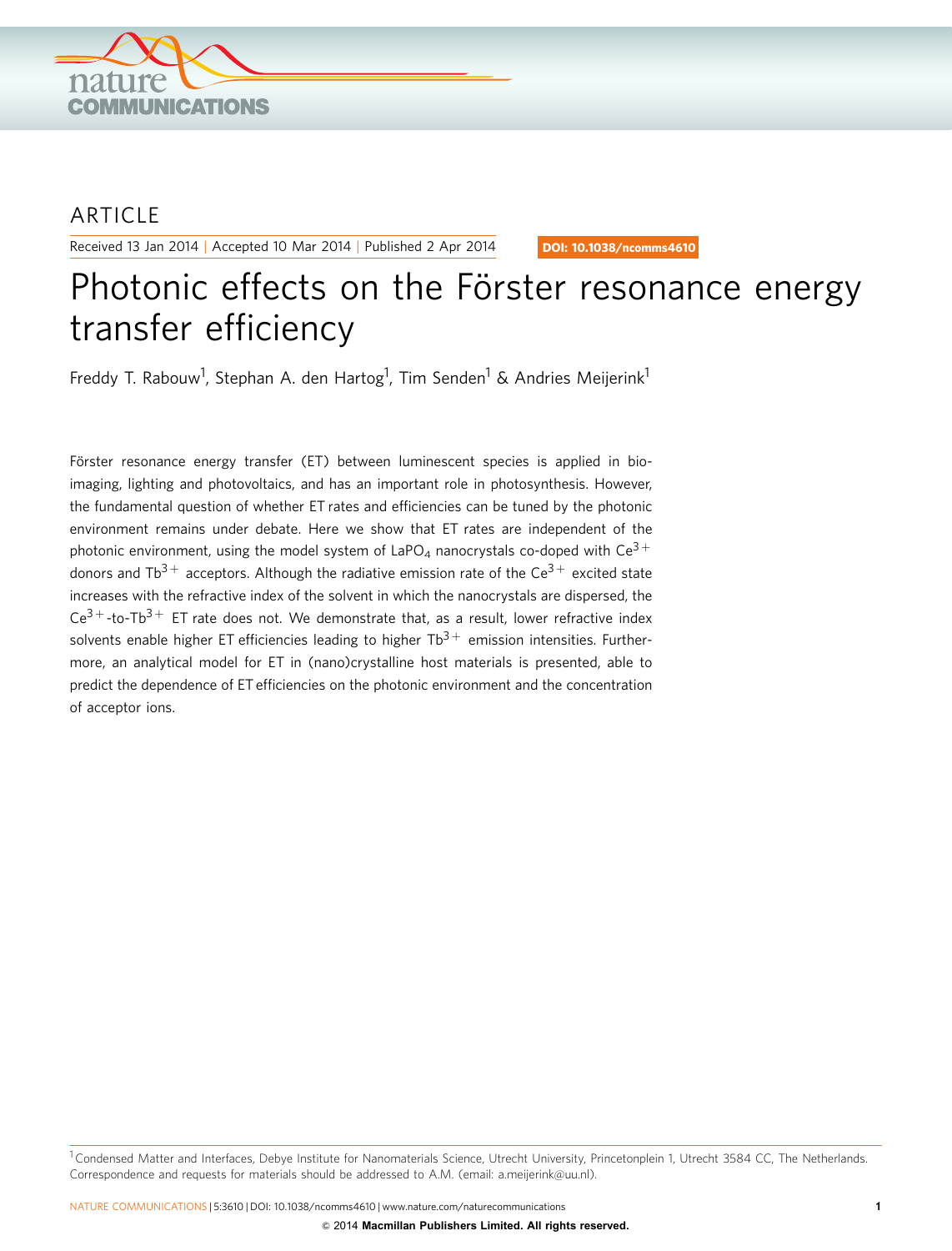uning of spontaneous emission by photonic crystals,<br>plasmonic nanostructures or dielectric cavities, has been<br>a field of intense research<sup>1–4</sup>. Key is control over the local<br>density of ontical states (I DOS) which is dire plasmonic nanostructures or dielectric cavities, has been density of optical states (LDOS), which is directly proportional to the radiative emission rate. On the other hand, there have been few reports about photonic effects on Förster resonance energy transfer (ET) between luminescent centres. This type of ET is important in photosynthesis<sup>[5,6](#page-4-0)</sup>, as well as for the operation of devices such as fluorescent tubes and solid state lasers. It also lies at the core of emerging technologies such as background-free bio-imagin[g7,8](#page-4-0), and spectral conversion for increased solar cell efficiencies<sup>8</sup>. Tunability of ET would allow for precise control over energy flow and spectral output of luminescent materials. Unfortunately, previous studies disagree on the most fundamental question of how ET rates scale with the LDOS. De Dood et al.<sup>[10](#page-5-0)</sup> and Blum et al.<sup>[11](#page-5-0)</sup> find that ET rates are independent of the LDOS, whereas other works claim a linear<sup>[12,13](#page-5-0)</sup>, or even a quadratic $^{14}$  $^{14}$  $^{14}$  dependence.

The contradictory findings reported thus far may in part result from the complexity of the experimental systems used. The decay dynamics of the donor were measured in layered structures with (varying) distance between donor–acceptor pairs and an interface. Some studies compared separately fabricated samples<sup>11,12</sup>, which is not ideal because reproducible control over the thickness and refractive index of the spacer layers can be difficult. In other cases, energy migration among donors and transfer to multiple  $\alpha$  acceptors<sup>[10,12–14](#page-5-0)</sup> would lead to non-exponential decay dynamics which are hard to interpret.

In this work we quantify the ET in co-doped  $LaPO<sub>4</sub>$ nanocrystals (NCs), for different photonic environments and acceptor concentrations. Co-doped NCs are an ideal model system to study the influence of the LDOS on the ET rate. The crystallinity of the host material ensures that the donor–acceptor distances and the local electronic environment of the luminescent ions are well defined and fixed. At the same time, the photonic environment can be varied easily by dispersing the NCs in solvents with different refractive indices. A complicating factor is that random substitutional doping leads to an ensemble of donor ions with a different number of and separation from nearby acceptors. However, it is possible to accurately model the ET dynamics in a crystalline environment under the assumption of random donor and acceptor positions<sup>15,16</sup>.

We measure the decay dynamics of the  $Ce^{3+}$  excited state as a function of the concentration of  $\text{Tb}^{3+}$  acceptor ions, and with the NCs dispersed in various solvents. Using a simple comparative method, we find that the radiative emission rate of the  $Ce^{3+}$  excited state scales with the LDOS, whereas the  $Ce^{3+}$ -to-Tb<sup>3+</sup> ET rate is independent. This finding is confirmed by more detailed analysis of the experimental decay dynamics using a model of ET in NCs. We furthermore show that, consequently, the efficiency of ET is higher if the LDOS is lower. This effect results in a higher  $Tb^{3+}$  emission intensity if the NCs are dispersed in a solvent of lower refractive index. Our results demonstrate that the photonic environment can change the efficiency of ET, allowing for control over the energy flow and colour output of luminescent materials.

### Results

Decay dynamics and emission spectra. Our model system is schematically depicted in [Fig. 1a](#page-2-0): LaPO<sub>4</sub> NCs of 4 nm diameter doped with  $1\%$  Ce<sup>3+</sup> (purple; donor ions), and with varying  $Tb^{3+}$  concentration (green; acceptor ions). [Figure 1b](#page-2-0) presents the energy level diagram of the  $Ce^{3+}-Tb^{3+}$  donor-acceptor pair<sup>17,18</sup>. After UV excitation of a Ce<sup>3+</sup> ion to the 5 $d^1$  state (purple arrow), it can either decay radiatively (blue arrows), or

resonantly transfer its energy to a nearby  $\text{Th}^{3+}$  acceptor ion (green dashed arrow). Subsequently,  $\text{Th}^{3+}$  emits a visible photon in the transition from the  ${}^{5}D_4$  metastable state to one of the sublevels of the spin-orbit split  ${}^{7}F_{I}$  ground state. This gives rise to an emission spectrum as shown in [Fig. 1c](#page-2-0), containing a  $Ce^{3+}$ emission band in the UV (300–360 nm) and several narrow emission lines in the visible (470–630 nm) from  $\text{Th}^{3+}$ . As shown in [Fig. 1d,e](#page-2-0) for methanol, the NCs form a transparent dispersion in many polar solvents, which exhibits green luminescence under UV excitation.

[Figure 2a](#page-2-0) shows photoluminescence (PL) decay curves of the  $Ce^{3+}$  emission for LaPO<sub>4</sub>: $Ce^{3+}(1%)$  NCs dispersed in different solvents. The decay dynamics are single-exponential and are faster in solvents with a higher refractive index, reflecting that the radiative emission rate scales with the LDOS. The PL decay curves for  $LaPO<sub>4</sub>:Ce<sup>3</sup>+(1%)Tb<sup>3</sup>+(20%) NCs are shown in$ [Fig. 2b](#page-2-0). They are non-exponential, as different  $Ce^{3+}$  centres in the ensemble have different ET rates determined by the number and proximity of neighbouring  $\text{Tb}^{3+}$  acceptors. Nevertheless, the trend of faster decay for higher refractive index is still visible.

The PL decay curves in [Fig. 2a,b](#page-2-0) can be used as direct proof that ET rates are independent of the LDOS. The donors in the ensemble have equal radiative emission rates  $\gamma_{\rm rad}$  but differ in ET rate. Hence, the decay dynamics of the ensemble can be factorized as

$$
I(t) = I(0)e^{-\gamma_{\text{rad}}t}T(t), \qquad (1)
$$

where  $I(t)$  is the emission intensity at delay time t after an excitation pulse. The factor  $T(t)$  describes the decay due to ET, which is in general non-exponential. If we divide the nonexponential PL decay curve of [Fig. 2b](#page-2-0) by the exponential decay dynamics as measured in the absence of  $\text{Tb}^{3+}$  acceptors ([Fig. 2a](#page-2-0)), we directly obtain the contribution of ET  $T(t)$ . We plot  $T(t)$  in [Fig. 2c](#page-2-0) for the different solvents. The trend of faster decay with increasing refractive index, which was visible in [Fig. 2a,b,](#page-2-0) is no longer present. From this simple analysis we can already conclude that the trend observed in [Fig. 2b](#page-2-0) is solely due to a dependence of the radiative emission rate on the LDOS, while the ET rate is independent.

If indeed radiative decay and ET rates scale differently with the LDOS, then the ET efficiency should be tunable by the refractive index of the solvent<sup>11</sup>. More precisely,  $Ce^{3}$ <sup>+</sup>-to-Tb<sup>3+</sup> ET becomes more efficient when competing radiative decay of the  $Ce^{3+}$  excited state is suppressed. Hence, the Tb<sup>3+</sup> intensity should increase when we reduce the solvent refractive index. This is exactly what we observe. [Figure 2d](#page-2-0) shows the emission spectra of LaPO<sub>4</sub>:Ce<sup>3+</sup>(1%)Tb<sup>3+</sup>(2%) NCs dispersed in different solvents. Upon going from dimethyl sulphoxide (DMSO; refractive index  $n = 1.51$ ) to methanol ( $n = 1.36$ ), the relative  $Tb^{3+}$  intensity increases by 19% ([Fig. 2e](#page-2-0)).

Modelling energy transfer in nanocrystals. We now present an analytical model that reproduces how the decay dynamics of LaPO<sub>4</sub>:Ce<sup>3+</sup>(1%)Tb<sup>3+</sup>(x%) NCs depend on x, and can be used to predict ET efficiencies in different photonic environments. For an isolated donor–acceptor pair at separation  $r$  having dipole– dipole interaction, the ET rate is  $\gamma_{ET} = c/r^6$  ([ref. 19\)](#page-5-0) with c the 'ET strength'. The total decay rate  $\Gamma$  of a particular donor depends on the proximity of acceptors:

$$
\Gamma = \gamma_{\rm rad} + c \sum_{i}^{\rm acc.} \frac{1}{r_i^6},\tag{2}
$$

where the summation runs over all (nearby) acceptors, and  $r_i$  is the distance to acceptor i. In a crystal, only discrete donor– acceptor distances are possible, determined by the crystal lattice.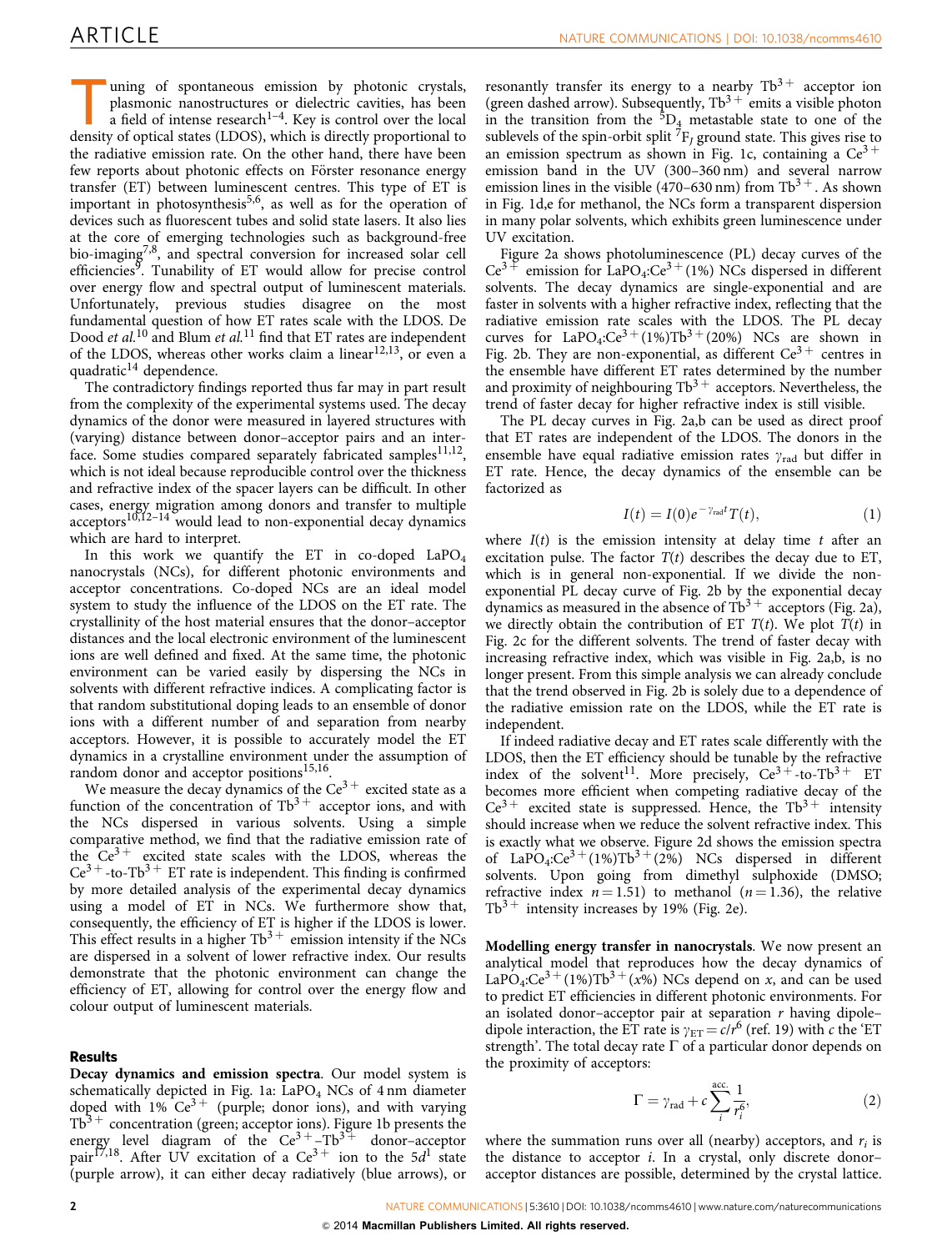<span id="page-2-0"></span>

Figure 1 | Relaxation pathways in LaPO<sub>4</sub> nanocrystals co-doped with Ce<sup>3+</sup> and Tb<sup>3+</sup>. (a) LaPO<sub>4</sub> NCs with an average diameter of 4 nm are co-doped with Ce<sup>3+</sup> (purple) and Tb<sup>3+</sup> (green). A UV excited Ce<sup>3+</sup> centre can transfer its energy to a nearby Tb<sup>3+</sup> ion, resulting in emission in the visible. (b) Energy level diagram: absorption of a UV photon (purple arrow) brings  $Ce^{3+}$  in the 5d<sup>1</sup> configuration. Subsequently, it can either radiatively decay to the 4f<sup>1</sup> ground configuration (blue arrows), or transfer its energy to a Tb<sup>3+</sup> acceptor (dashed green arrow). Tb<sup>3+</sup> rapidly relaxes to the <sup>5</sup>D<sub>4</sub> metastable state, followed by radiative decay to the <sup>7</sup>F<sub>I</sub> ground state under the emission of a visible photon (solid green arrows). (c) The emission spectrum of LaPO4:Ce $^{3+}$ (1%)Tb $^{3+}$ (5%) NCs upon excitation in the Ce $^{3+}:$ 4 $f^1$ → 5 $d^1$  transition at 280 nm. The relative intensity of Ce $^{3+}:$ 5 $d^1$ → 4 $f^1$  (purple) and Tb $^{3+}:5\mathsf{D}_4\to ^7\mathsf{F}_1$  (green) emissions is determined by the ratio between the radiative emission rate and the energy transfer rate of the Ce $^{3+}:5d$ excited state. Around 300 nm there is background emission from organic by-products of the NC synthesis. (d) A photograph in ambient light of LaPO<sub>4</sub>:Ce<sup>3+</sup>(1%)Tb<sup>3+</sup>(20%) NCs as a dried powder (left), and as a transparent NC dispersion in methanol (right). (e) The same NC powder (left) and dispersion (right) under UV excitation luminesce green.



Figure 2 | The effects of an energy transfer rate independent of the photonic environment. (a) PL decay curves of the Ce<sup>3+</sup> emission (at 340 nm) from LaPO<sub>4</sub>:Ce<sup>3+</sup> (1%) NCs dispersed in solvents of different refractive index, ranging from 1.36 for methanol (red) to 1.51 for DMSO (purple). Note that decay is purely radiative as ET is impossible in the absence of Tb<sup>3+</sup> acceptor ions. (b) PL decay curves for LaPO<sub>4</sub>:Ce<sup>3+</sup> (1%)Tb<sup>3+</sup> (20%) NCs, in which efficient ET to Tb<sup>3+</sup> is possible. (c) Dividing the PL decay curve of **b** by the radiative decay of a reveals the contribution of ET. We can see its independence of the refractive index of the solvent. (**d**) Emission spectra of LaPO<sub>4</sub>:Ce<sup>3 +</sup> (1%)Tb<sup>3 +</sup> (2%) NCs normalized to the Ce<sup>3 +</sup> :5d<sup>1</sup> → 4f<sup>1</sup> emission intensity (between 310 nm and 400 nm), in different solvents. The inset is a zoom of the  $5D_4 \rightarrow 7F_6$  emission line. (e) A plot of the intensity ratio between Tb<sup>3+</sup> emission (470-630 nm) and Ce<sup>3+</sup> emission (310-400 nm) as a function of the solvent refractive index shows the 19% increase upon going from DMSO ( $n = 1.51$ ) to methanol ( $n = 1.36$ ). The solid black line depicts a good correspondence to the trend expected from equation 4.

For example, around the central donor ion in the schematic crystal of [Fig. 3a,](#page-3-0) there is a 'shell' with  $n_1 = 2$  cation sites at distance  $r_1$  (squares), one with  $n_2 = 4$  cation sites at distance  $r_2$ 

(disks), and so on. Previously, our group has used this 'shell model' to simulate ET dynamics in a co-doped bulk crystal<sup>15,16</sup>. In the Methods section we show that under the assumption of a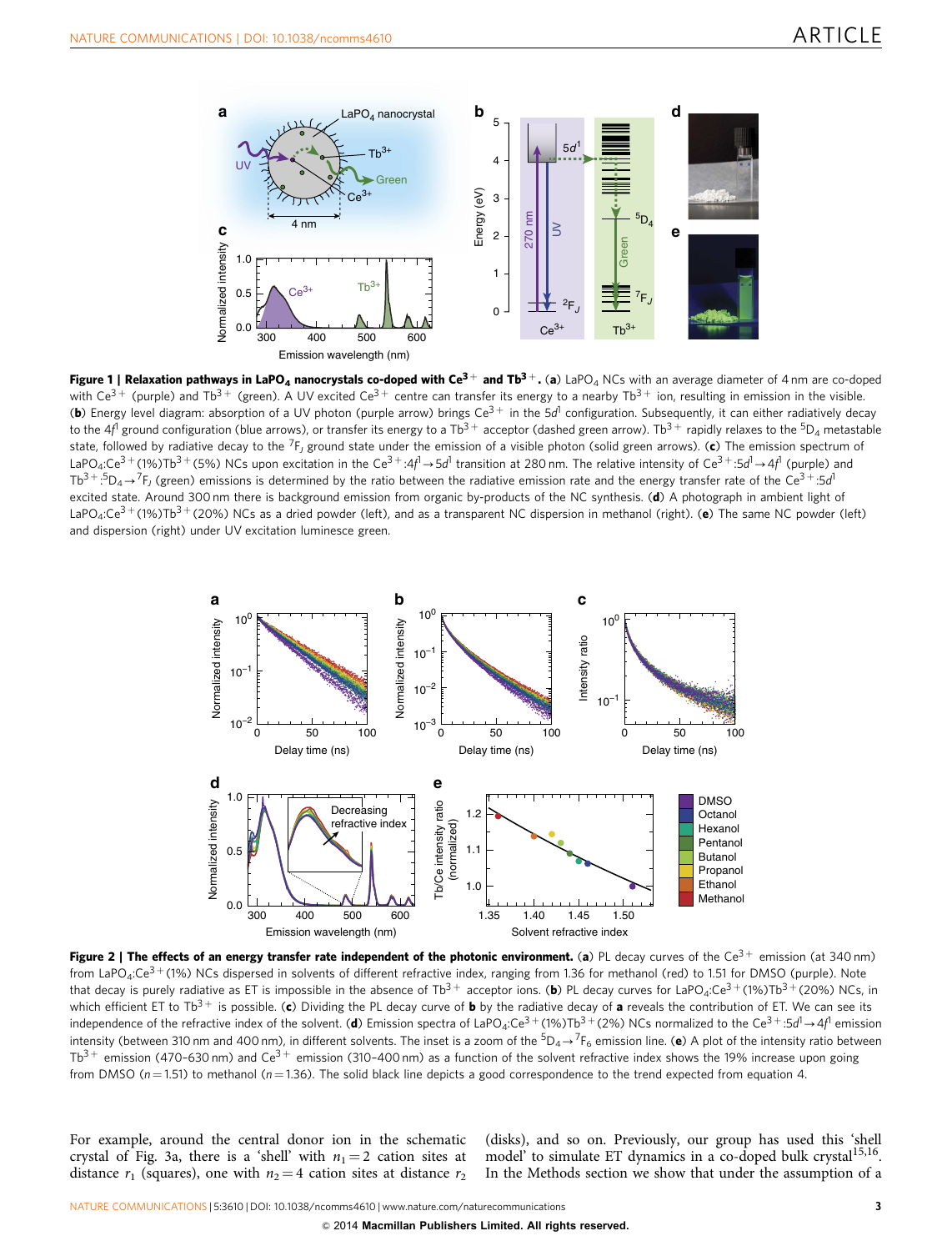<span id="page-3-0"></span>

Figure 3 | The shell model for energy transfer in a (nano)crystalline environment. (a) Schematic of a doped crystal with cation sites (circles) on regular positions. Energy donor ions (purple) and acceptor ions (green) are randomly distributed. Around a donor ion there are discrete 'shells' (dashed circles) of cation sites at distances  $\{r_1, r_2, r_3,...\}$ . These shells have space for a maximum of  $\{n_1, n_2, n_3,...\}$  acceptor ions. The total ET rate of a central donor ion is set by the actual occupation of nearby shells. (b) The distribution of distances to nearby cation sites from a central (donor) ion, in a LaPO<sub>4</sub> NC with a diameter of 4 nm and with the central ion positioned at different depths from the NC surface (indicated by symbols in the inset). The distance distribution in a LaPO<sub>4</sub> NC is determined by the discrete nature of the crystal lattice, and by its finite size. For comparison, the black dashed line shows the distance distribution in a hypothetical glass-like continuous bulk material of the same density. (c,d) The decay dynamics of the Ce<sup>3+</sup> excited state in LaPO<sub>4</sub>:Ce<sup>3+</sup> (1%)Tb<sup>3+</sup> (x%) NCs with x = {0, 2, 5, 10, 20, 40} (red, orange, yellow, green, blue, purple) dispersed in (c) methanol, and (d) DMSO. Solid lines are global fits to equation 3 (with account for the finite NC size), yielding a single value per solvent for the ET strength c. (e) The ET strength c and (f) the critical distance  $R_0$  against the radiative emission rate (which is proportional to the LDOS), obtained from fits as shown in c and d. Solid lines are trends expected for three different scenarios; green: ET is independent of the LDOS, blue: ET scales linearly, and purple: ET scales quadratically.

random distribution of donor and acceptor ions, the PL decay trace of an ensemble of donors in a bulk crystal can be written as:

$$
I(t) = I(0)e^{-\gamma_{\rm rad}t} \prod_{i}^{\rm shells} \left(1 - x + x e^{-ct/r_i^{\rm s}}\right)^{n_i}.
$$
 (3)

Here, the product runs over all shells, and  $x \in [0,1]$  is the acceptor concentration.

The finite size of our NCs requires an adjustment to equation 3. As plotted in Fig. 3b, a donor ion close to the NC surface has fewer nearby cation sites than a donor ion in the centre. To account for these finite-size effects we consider the different possible donor positions in the NCs. For each position, we introduce a geometrical factor  $f_i$  depending on the proximity of the NC surface:  $n_i \rightarrow f_i n_i$  (see Methods).

Figure 3c,d shows the PL decay curves for LaPO<sub>4</sub>: $Ce^{3+}(1\%)$ <br>Tb<sup>3+</sup>(x%) NCs with increasing x, in (c) methanol (n = 1.36) and  $f(x\%)$  NCs with increasing x, in (c) methanol (n = 1.36) and

(d) DMSO  $(n = 1.51)$ . Supplementary Fig. 1 shows the decay dynamics in other solvents. Solid black lines are a global fit of the data for a specific solvent to our ET formula (equation 3), accounting for the finite size of a spherical NC with 4 nm diameter. Our model captures how the decay dynamics become faster and more non-exponential as the  $\text{Tb}^{3+}$  concentration increases. Supplementary Fig. 2 demonstrates that neglecting finite-size effects leads to poor fits, especially at high acceptor concentrations.

These fits to the decay dynamics allow us to extract the dependence of the ET strength  $c$  on the LDOS. They further confirm that  $\gamma_{\rm rad}$  scales with the solvent refractive index as expected (see Supplementary Fig. 3; in a separate publication we will discuss in more detail the effect of the solvent refractive index on the radiative decay of doped  $NCs^{20}$ ). In Fig. 3e we plot the ET strength c against the LDOS (which scales linearly with  $\gamma_{rad}$ ). Each data point corresponds to a different solvent, and depicts results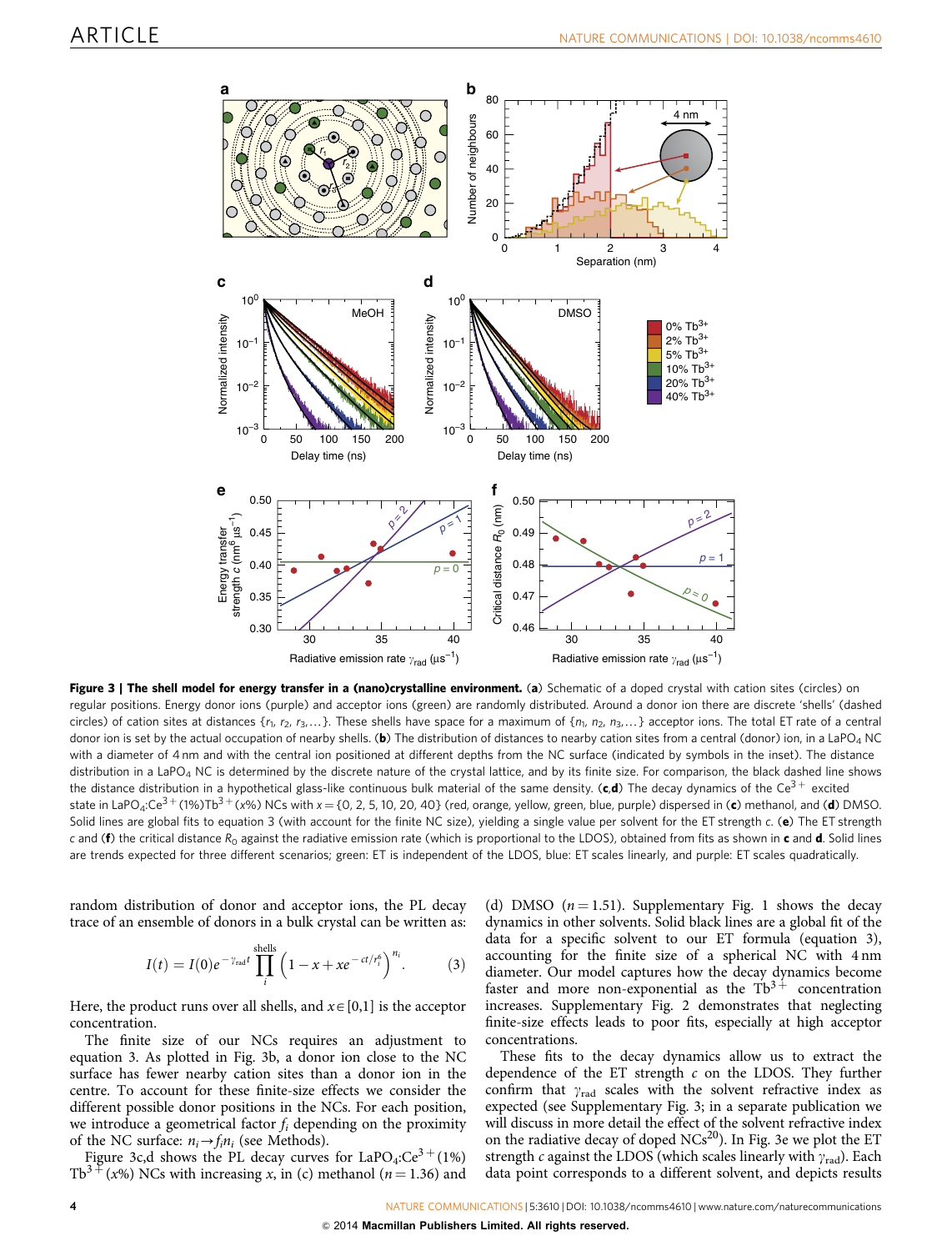<span id="page-4-0"></span>of a global fit as in [Fig. 3c,d](#page-3-0). Solid lines give the trends expected for the three possibilities for the power  $p$  of the LDOS dependence of  $ET$  rates<sup>[10–14](#page-5-0)</sup>. The fitted values of c are roughly constant with changing LDOS, at  $0.405 \pm 0.021$  nm<sup>6</sup>  $\mu$ s<sup>-1</sup>. The linear or quadratic trends expected for  $p = 1$  (blue line) or  $p = 2$ (purple line) are absent. Hence, these fit results confirm our conclusion from [Fig. 2](#page-2-0) that ET rates are independent of the LDOS. As an alternative visualization, in [Fig. 2f](#page-2-0) we plot the critical ET distance  $R_0$  versus  $\gamma_{\text{rad}}^{11}$ . By definition  $R_0 = (c/\gamma_{\text{rad}})^{1/6}$ is the donor–acceptor separation at which there is 50% probability of ET. We see that  $R_0$  becomes smaller with increasing LDOS, in agreement with the trend expected for  $p = 0$  (green line).

#### **Discussion**

With the fitted values of the (variable) radiative rate and the constant ET strength, we can use our analytical model to calculate the Ce<sup>3+</sup>-to-Tb<sup>3+</sup> ET efficiency  $\eta_{ET}$  for NCs embedded in different photonic environments<sup>[21](#page-5-0)</sup>:

$$
\eta_{\rm ET} = 1 - \gamma_{\rm rad} \int_0^\infty e^{-\gamma_{\rm rad} t} \prod_i^{\rm shells} \left(1 - x + x e^{-ct/r_i^6}\right)^{n_i} dt, \quad (4)
$$

where again accounting for finite-size effects is needed in a nanocrystalline host. [Figure 2e](#page-2-0) shows that equation 4 reproduces the observed increase of the  $Tb^{3+}$  emission intensity in solvents of decreasing refractive index.

Finally, using our model and our finding that the ET strength is a constant, we can predict ET efficiencies in more complex photonic environments than a homogeneous dielectric. For example, a photonic crystal structure inhibiting radiative decay by a factor 10 (ref. 4) can be used to increase the ET efficiency in LaPO<sub>4</sub>:Ce<sup>3+</sup>(1%)Tb<sup>3+</sup>(2%) NCs to 30% (now, 11–13% depending on the solvent). Conversely, co-doped NCs could be used as local probes for the LDOS in photonic structures, where the relative emission intensities of the dopants reveal the LDOSdependent ET efficiency between them.

Our results demonstrate that photonic structures developed for spontaneous emission control can have an important role in tuning the efficiency of ET. The concept of ET from sensitizers such as colloidal semiconductor quantum  $dots^{22-24}$ , dye molecules<sup>[25–28](#page-5-0)</sup> or silicon NCs<sup>[29–31](#page-5-0)</sup> is widely used. It can, for example, improve the spectral response of photovoltaic devices, increase the output of phosphors or optical amplifiers or be used for colour tuning in lighting. Furthermore, ET has a crucial role in photon upconversion<sup>[28,32,33](#page-5-0)</sup> used in bio-imaging and for nextgeneration photovoltaics. We envision that these and other applications can benefit from photonic enhancements of the ET efficiency.

#### Methods

**Synthesis and characterization.** We synthesized  $LaPO<sub>4</sub> NCs$  co-doped with  $Ce^{3+}$  and  $Tb^{3+}$  using the method of Oertel et al.<sup>17</sup>. Briefly, a clear solution of 10 mmol of lanthanide chlorides (La, Ce, Tb) in 10 ml of methanol was mixed with 40 mmol of diethyl ethylphosphonate. Methanol was evaporated under vacuum at room temperature, after which 30 ml of diphenyl ether was added. Following the removal of water under vacuum at 105 °C, we added 40 mmol of tributylamine and 7 ml of a 2 M solution of phosphoric acid in dihexyl ether. Subsequently, the reaction mixture was kept overnight under nitrogen at 200 °C, during which the NCs were formed. They were isolated by centrifugation, washed with toluene and dried under vacuum. From transmission electron microscopy (Supplementary Fig. 4a), we know that the NCs have a diameter of 4 nm and a polydispersity of 10%. Powder X-ray diffraction (Supplementary Fig. 4b) confirms that the NCs exhibit the monazite crystal structure of  $LaPO<sub>4</sub>$  up to the highest doping concentration of 40% Tb<sup>3+</sup>. The doping concentrations of 1% Ce<sup>3+</sup>, and a varying concentration (0, 2, 5, 10, 20, 40%) of  $\text{fb}^3$ <sup>+</sup> were confirmed using inductively coupled plasma atomic emission spectroscopy.

Experimental details. Photoluminescence measurements were performed using an Edinburgh Instruments FLS920 fluorescence spectrometer. For recording emission spectra we used a 450 W Xe lamp as excitation source and a Hamamatsu R928 PMT with a grating blazed at 300 nm for detection. For PL decay measurements, we used a PicoQuant PDL 800-B + PLS 8-2-409 pulsed diode laser emitting at 270 nm with a repetition rate of 2.5 MHz, and a Hamamatsu H74220- 60 PMT with a grating blazed at 300 nm. To obtain the refractive index in the UV of the different solvents, we used a home-built setup to measure the critical angle of total internal reflection of a UV laser beam (Kimmon He/Cd IK3151R-E;  $\lambda = 325$  nm) on the glass/solvent interface. We found refractive indices of 1.36 for methanol, 1.40 for ethanol, 1.42 for 1-propanol, 1.43 for 1-butanol, 1.44 for 1-pentanol, 1.45 for 1-hexanol, 1.46 for 1-octanol and 1.51 for DMSO.

Modelling the ET dynamics. We consider an excited donor ion in a crystalline environment with acceptors randomly substituted, as expected in  $LaPO<sub>4</sub>$ : $Ce<sup>3</sup>$  $Tb<sup>3+</sup>$  from the chemical similarity of ions in the lanthanide series. Each nearby cation site has an independent probability  $x$  (the overall acceptor concentration) to contain an acceptor ion, hence add  $c/r_j^6$  to the decay rate or, equivalently, a factor  $e^{-ct/r_j^6}$  to the decay trace of the donor (with  $r_j$  the separation from the donor). The decay trace of the ensemble of donors contains contributions from all possible donor environments:

$$
I(t) = I(0)e^{-\gamma_{\rm rad}t} \prod_{j}^{\rm sites} (1 - x + xe^{-ct/r_j^6}), \tag{5}
$$

where the product runs over all (nearby) cation sites, and each factor accounts for a probability x that cation site j adds a decay component  $e^{-ct/r_j^6}$  and a probability  $1 - x$  that it does not. Using the crystalline nature of the host we can write the above equation in terms of shells (see [Fig. 3a](#page-3-0))<sup>16</sup>, leading to equation 3. As the ET rate rapidly decreases with increasing donor-acceptor separation (as  $r^{-6}$ ), we capture more than 99.5% of the ET when taking into account only the first 378 cation sites within 1.9 nm from the donor. We neglect the possibility of donor-todonor energy migration, justified by the low donor concentration of 1%. This effect, however, may explain small deviations between the experimental decay dynamics and our model.

Accounting for the finite size of a nanocrystal. As depicted in [Fig. 3b,](#page-3-0) donors close to the NC surface have a different crystalline environment than those near the centre. Assuming spherical NCs, we multiply the exponents  $n_i$  in equation 3 by a geometrical factor

$$
f_i(a,h) = \begin{cases} \n\frac{1}{(a+h-r_i)(a-h+r_i)} & \text{; } \quad r_i < a-h \\
0 & \text{; } \quad r_i > a+h \\
0 & \text{; } \quad r_i > a+h\n\end{cases} \tag{6}
$$

where h is the radial coordinate of the donor ion and  $a$  is the NC radius. We take into account the possible donor positions in a spherical NC by summation of equation 3 over different values of h with  $h^3$  evenly distributed over the interval  $[0, a<sup>3</sup>]$ . We must, however, note that the actual NCs are not perfectly spherical and exhibit a 10% size distribution. We have checked that, while the precise values fitted for c and  $R_0$  are affected, the trends visible in [Fig. 3e,f](#page-3-0) are robust to neglecting these geometrical details in the averaging procedure. For each solvent we determine the radiative decay rate  $\gamma_{\text{rad}}$  from a maximum likelihood fit<sup>[34](#page-5-0)</sup> of a single exponential to the data for LaPO<sub>4</sub>:Ce<sup>3+</sup>(1%) NCs. Subsequently, we fix  $\gamma_{rad}$  in a global weighted least squares fit of equation 3 (with account for the different donor positions in an NC) to the data for the LaPO<sub>4</sub>:Ce<sup>3+</sup>(1%)Tb<sup>3+</sup>(x%) NCs.

#### **References**

- 1. Noda, S., Fujita, M. & Asano, T. Spontaneous-emission control by photonic crystals and nanocavities. Nature Photon. 1, 449–458 (2007).
- 2. Curto, A. G. et al. Unidirectional emission of a quantum dot coupled to a nanoantenna. Science 329, 930–933 (2010).
- 3. Novotny, L. & Van Hulst, N. Antennas for light. Nature Photon. 5, 83–90 (2011).
- Leistikow, M. D. et al. Inhibited spontaneous emission of quantum dots observed in a 3D photonic band gap. Phys. Rev. Lett. 107, 193903 (2011).
- 5. Cheng, Y.-C. & Fleming, G. R. Dynamics of light harvesting in photosynthesis. Ann. Rev. Phys. Chem. 60, 241-262 (2009).
- 6. Scholes, G. D., Fleming, G. R., Olaya-Castro, A. & Van Grondelle, R. Lessons from nature about solar light harvesting. Nat. Chem. 3, 763–774 (2011).
- 7. Chatterjee, D. K., Rufaihah, A. J. & Zhang, Y. Upconversion fluorescence imaging of cells and small animals using lanthanide doped nanocrystals. Biomaterials 29, 937–943 (2008).
- 8. Zhou, J., Zhuang, L. & Li, F. Upconversion nanophosphors for small-animal imaging. Chem. Soc. Rev. 41, 1323–1349 (2012).
- 9. Van der Ende, B. M., Aarts, L. & Meijerink, A. Lanthanide ions as spectral converters for solar cells. Phys. Chem. Chem. Phys. 11, 11081–11095 (2009).